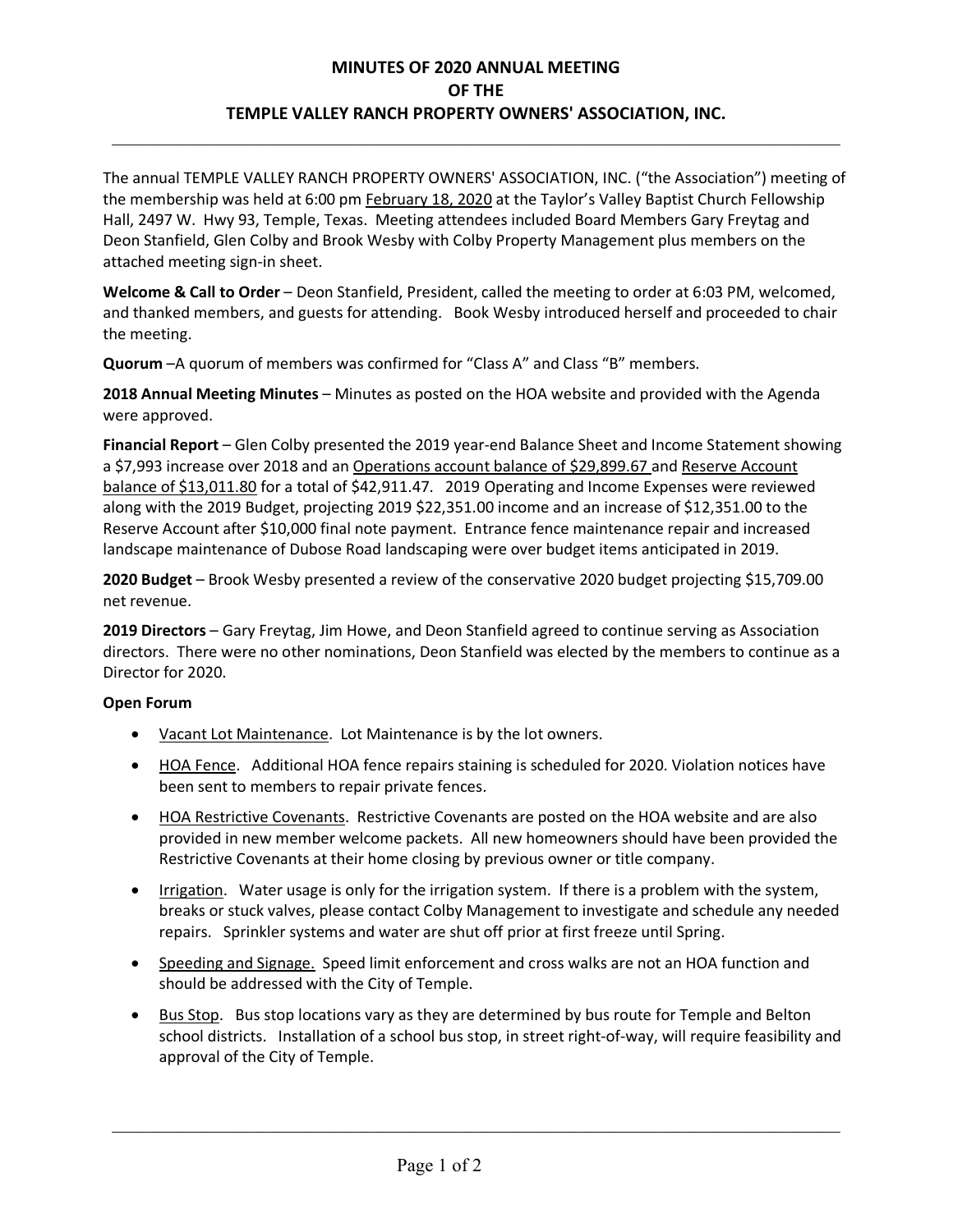## **MINUTES OF 2020 ANNUAL MEETING OF THE TEMPLE VALLEY RANCH PROPERTY OWNERS' ASSOCIATION, INC.**

 $\mathcal{L}_{\mathcal{L}}$  , and the contribution of the contribution of the contribution of the contribution of the contribution of the contribution of the contribution of the contribution of the contribution of the contribution of

- Neighborhood Party. Neighborhood parties such as the Nation Night Out in October are permitted, and private businesses are encouraged to donate drinks and food. As a rule, the HOA does not participate financially. Anyone wishing to have an outdoor neighborhood gathering, should contact the HOA for prior approval.
- Dogs. An HOA notice is issued for pet violations, including number of pets. Dangerous animal breeds are restricted by Valley Ranch Declaration of Covenants, Conditions, and Restrictive Covenants. A copy of which is found on the "Documents Page" of the HOA website (https://www.hoavalleyranch.com)
- Blowing trash and street-mud. Management should be notified about issues of concern.
- Park Trails. City of Temple Parks Department is responsible for park area maintenance, trees, landscape, play structures, walks, etc.
- Entry. Grading and grass repair are needed at the North side of the entry.

There being no further HOA business, the meeting was adjourned at 6:42 PM.

Atur  $\overline{\phantom{a}}$ 

Digitally signed by JIH DN: cn=JIH, o, ou, email=Jim.Howe@BelfairDev.com, c=US Date: 2020.02.21 13:12:47 -05'00'

James I. Howe, Secretary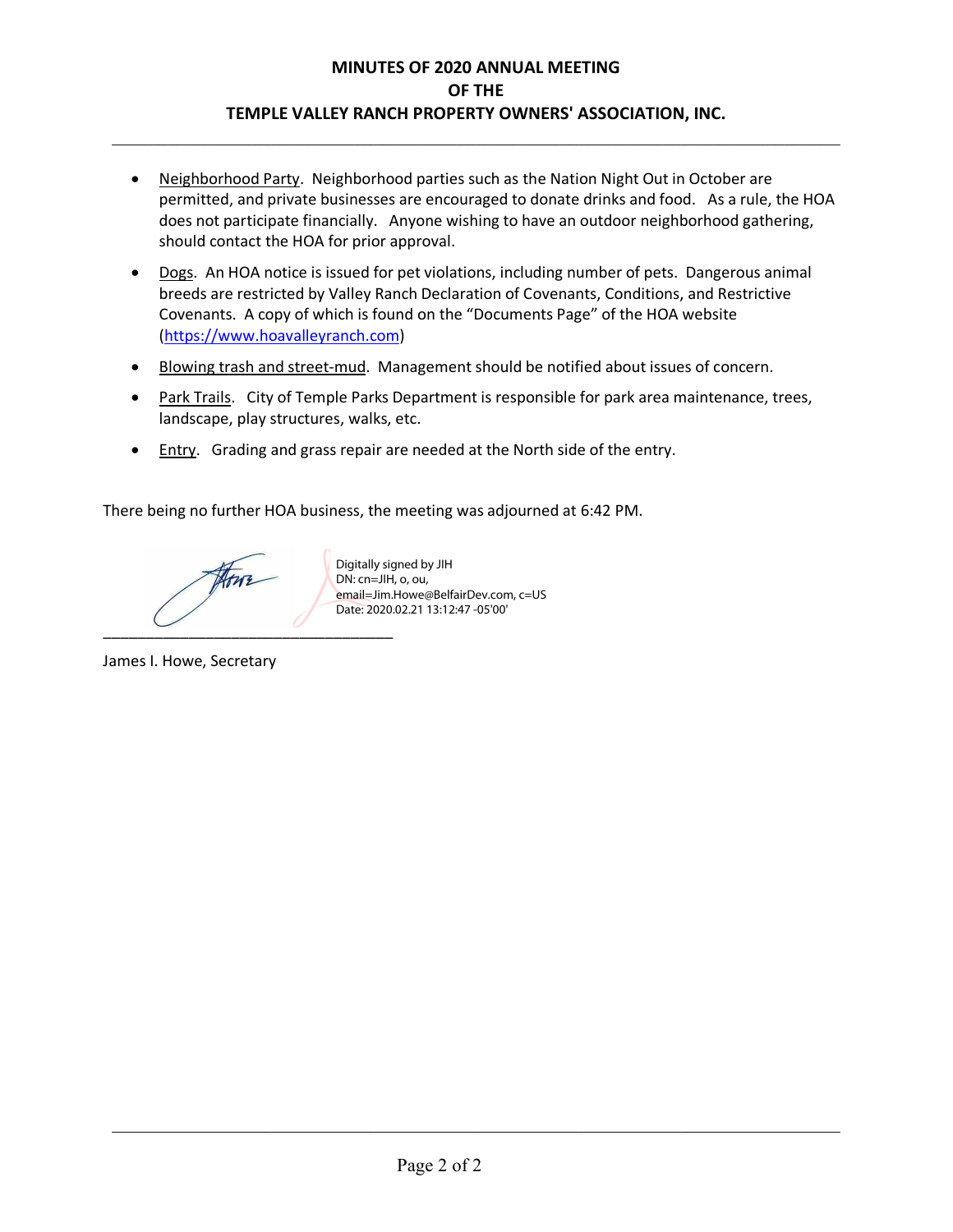Name Address unay support (2) 3612 Valley Mist Ct.<br>EDWARD & AnithElizonDD 7303 GREENfield DR.<br>GAIL Were 3849 REBELLA & MATTHEN BROWN 3810 TULILIGHT DR. 6910 crystel Valla Dive  $DMID$   $Cha$ Dale Massie 7310 Valley Mist Dr. Andrea Bartee Gary Foryty 1006 Sundown Ct. booth kirks 3817 Twilight DR. Scott & Cynthia Bunting J. RITCHIE HAMM 6907 SUNVALLEY VIR Lskay Dethin  $7117$  Valley Mizt De.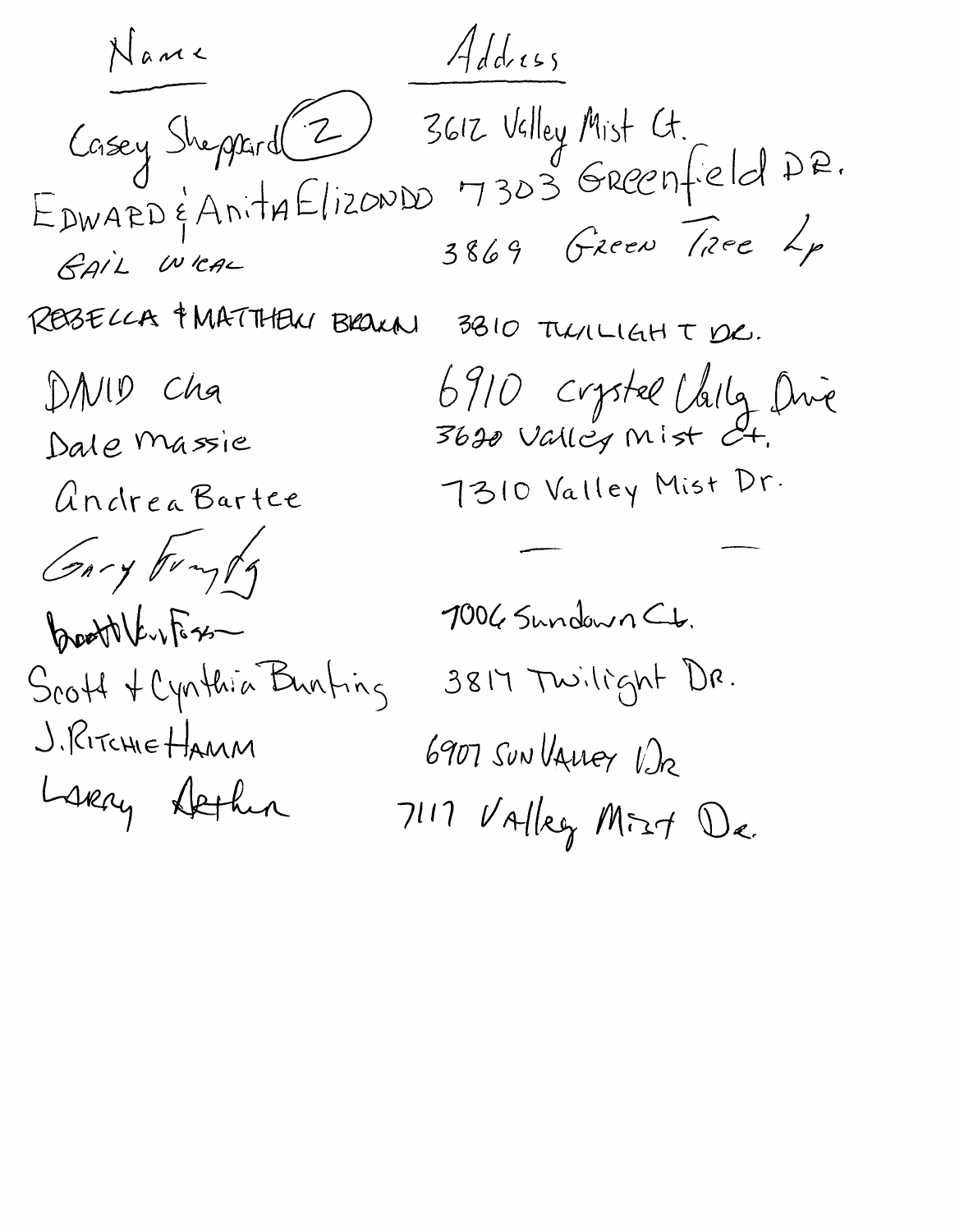Name

Priscula Grifan<br>Barbara Hernandez Timothy & Vika Radlitt

 $Addres$ 7006 Crystaf ValleyDr.<br>7002 Sundown CT 7001 Greenfield Dr. 3516 Valley Mist CT

Dean A Stantield<br>Steven Karanasas

 $\label{eq:2.1} \mathcal{L}(\mathcal{L}^{\mathcal{L}}_{\mathcal{L}}(\mathcal{L}^{\mathcal{L}}_{\mathcal{L}})) = \mathcal{L}(\mathcal{L}^{\mathcal{L}}_{\mathcal{L}}(\mathcal{L}^{\mathcal{L}}_{\mathcal{L}})) = \mathcal{L}(\mathcal{L}^{\mathcal{L}}_{\mathcal{L}}(\mathcal{L}^{\mathcal{L}}_{\mathcal{L}}))$ 

7005 Sundown Ct

 $\label{eq:2.1} \frac{1}{2} \sum_{i=1}^n \frac{1}{2} \sum_{j=1}^n \frac{1}{2} \sum_{j=1}^n \frac{1}{2} \sum_{j=1}^n \frac{1}{2} \sum_{j=1}^n \frac{1}{2} \sum_{j=1}^n \frac{1}{2} \sum_{j=1}^n \frac{1}{2} \sum_{j=1}^n \frac{1}{2} \sum_{j=1}^n \frac{1}{2} \sum_{j=1}^n \frac{1}{2} \sum_{j=1}^n \frac{1}{2} \sum_{j=1}^n \frac{1}{2} \sum_{j=1}^n \frac{$